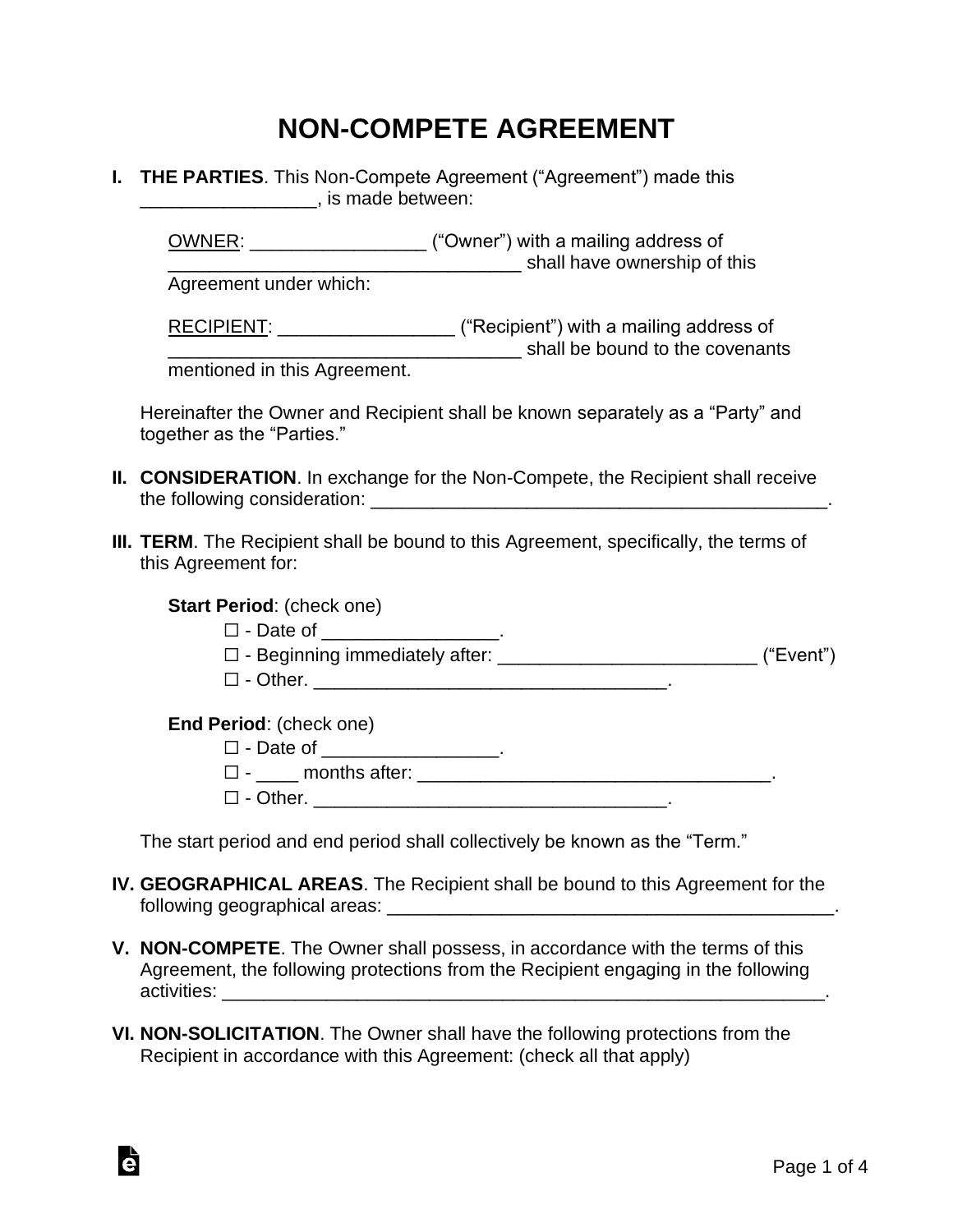☐ - **Employees**. The Recipient shall be prohibited from engaging with any former or current employees, contractors, affiliates, and similar parties of the Owner under which a business relationship has been created.

☐ - **Customers**. The Recipient shall be prohibited from engaging with any former or current customers, clients, and similar parties of the Owner under which a business relationship has been created.

**VII. PURCHASE OF RELEASE**. The Parties agree that the Recipient: (check one)

☐ - **Can Purchase a Release**. The Recipient has the option, during the Term or any period thereafter, to purchase and waive all liability under this Agreement for the sum of \$ The Sum of \$ as payment to the Owner.

☐ - **Cannot Purchase a Release**. The Recipient has no option, during the Term or any period thereafter, to purchase the rights of this Agreement from the Owner for the purposes of waiving any liability or releasing themselves under this Agreement.

- **VIII. CONFIDENTIAL INFORMATION**. The Owner and Recipient agree that the Recipient shall be prohibited from releasing Confidential Information. The Recipient shall be prohibited from expressing or sharing any and all technical and nontechnical information provided by the Owner, including but not limited to: data or other proprietary information relating to products, inventions, plans, methods, processes, know-how, developmental or experimental work, computer programs, databases, authorship, customer lists (including names, buying habits or practices of any clients), names of vendors or suppliers, marketing methods, reports, analyses, business plans, financial information, statistical information, or any other subject matter pertaining to any business of the Owner or any of its respective clients, consultants, or licensees that is disclosed to the Recipient under the terms of this Agreement.
	- a.) Limitations. Confidential Information shall not include information which:
		- i. Has become generally known to the public through no wrongful act by the Recipient;
		- ii. Has been rightfully received by Recipient from a third party without restriction on disclosure and without breach of an obligation of confidentiality running either directly or indirectly to the Recipient;
		- iii. Has been approved for release to the general public by written authorization of the Owner;

Ġ

- iv. Has been disclosed pursuant to the requirement of a governmental agency or a court of law without similar restrictions or other protections against public disclosure; or,
- v. Has been independently developed by the Recipient without use, directly or indirectly, of the Owner's Confidential Information.
- b.) Employees and Contractors. The Recipient agrees to disclose Confidential Information to any agents, affiliates, directors, officers, or any other employees,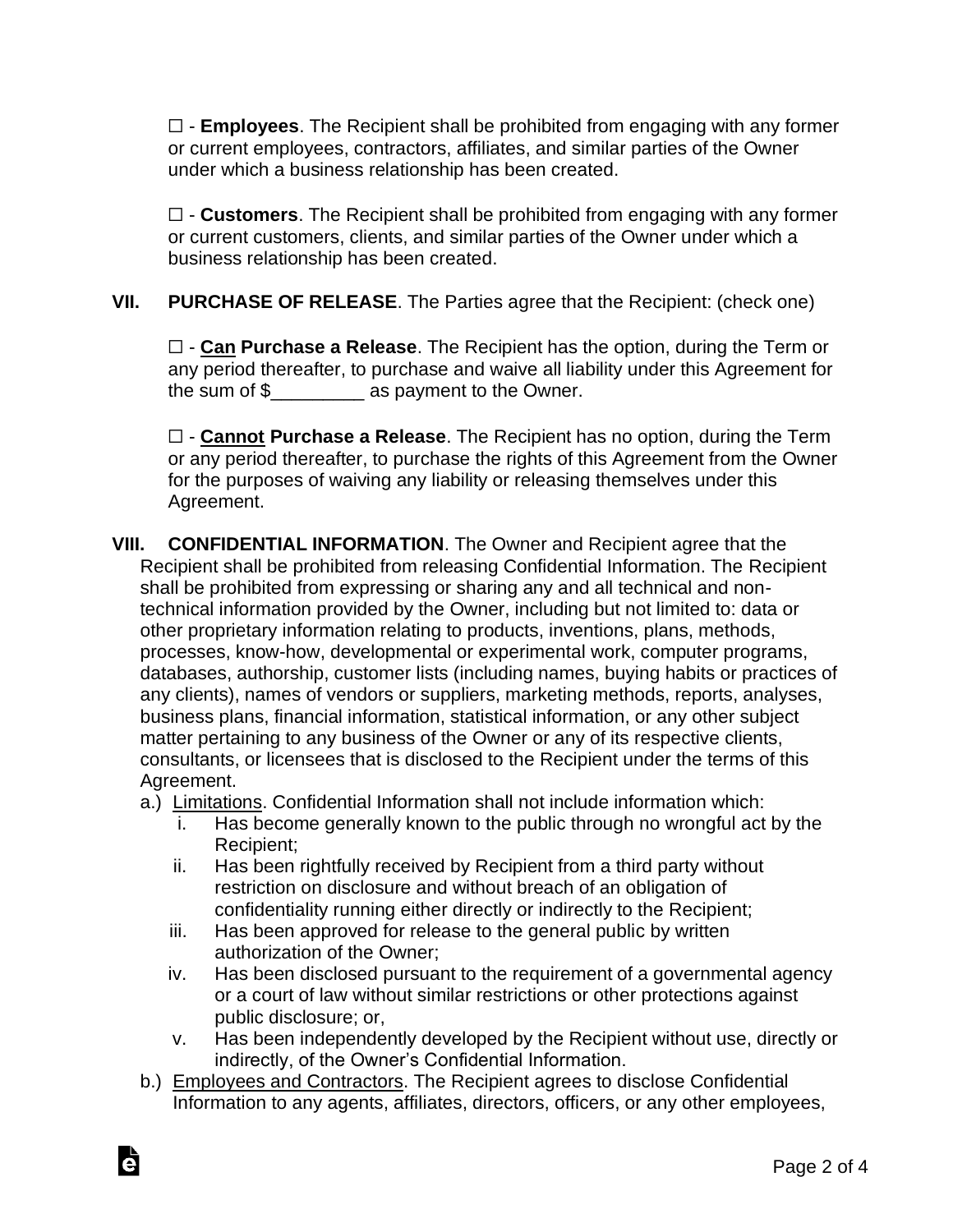collectively known as the "Employees," solely on a need-to-know basis and represents that such Employees have signed appropriate non-disclosure agreements or have taken appropriate measures imposing on such Employees a duty to third parties:

- i. To hold any third-party proprietary information received by such Employees in the strictest confidence;
- ii. Not to disclose such third-party Confidential Information to any other third party; and
- iii. Not to use such Confidential Information for the benefit of anyone other than to whom it belongs without the prior express written authorization of the Owner.
- c.) Best Practices. The Recipient acknowledges they may or may not have access to the Owner's Confidential Information and agrees that it shall not directly or indirectly divulge, disclose, or communicate any of the Confidential Information to any third party, except as may be required during any formal business association or dealings on behalf of the Owner for any event, with the prior written approval of the Owner. The Recipient acknowledges that no license of the Confidential Information, by implication or otherwise, is granted to the Recipient by reason of this Agreement. Additionally, the Recipient acknowledges that it may only use the Confidential Information in connection with its business dealings with the Owner and for no other purpose without the prior written consent of the Owner.
- d.) Records. The Recipient further agrees that all Confidential Information, including, without limitation, any documents, files, reports, notebooks, samples, lists, correspondences, software, or other written or graphic records provided by the Owner or produced using the Owner's Confidential Information, will be held strictly confidential and returned upon request to the Owner.
- e.) Return of Materials. Upon termination or expiration of this Agreement, or upon written request of the Owner, the Recipient shall promptly return to the Owner all physical and digital materials representing the Owner's Confidential Information and all copies thereof. The Owner shall notify the Recipient immediately upon discovery of any loss or unauthorized disclosure of the Confidential Information.
- **IX. GOVERNING LAW**. This Agreement shall be governed by and construed in accordance with the laws of the State of **Example 20** without reference to its conflicts of laws principles. Any disputes arising from or related to the subject matter of this Agreement shall be heard in a court of appropriate jurisdiction of the Owner's principal office, and the Parties hereby consent to the jurisdiction and venue of these courts.
	- a.) Severability. If any provisions of this Agreement or its applications are held to be invalid, illegal, or unenforceable in any respect, the validity, legality, or enforceability of any other provisions and applications herein shall not in any way be affected or impaired.
	- b.) Remedies. Should the Recipient breach any of the provisions of this Agreement, the Recipient agrees to reimburse the Owner for any loss or expenses incurred by the Owner as a result of any prohibited use or activity under this Agreement,

Ġ